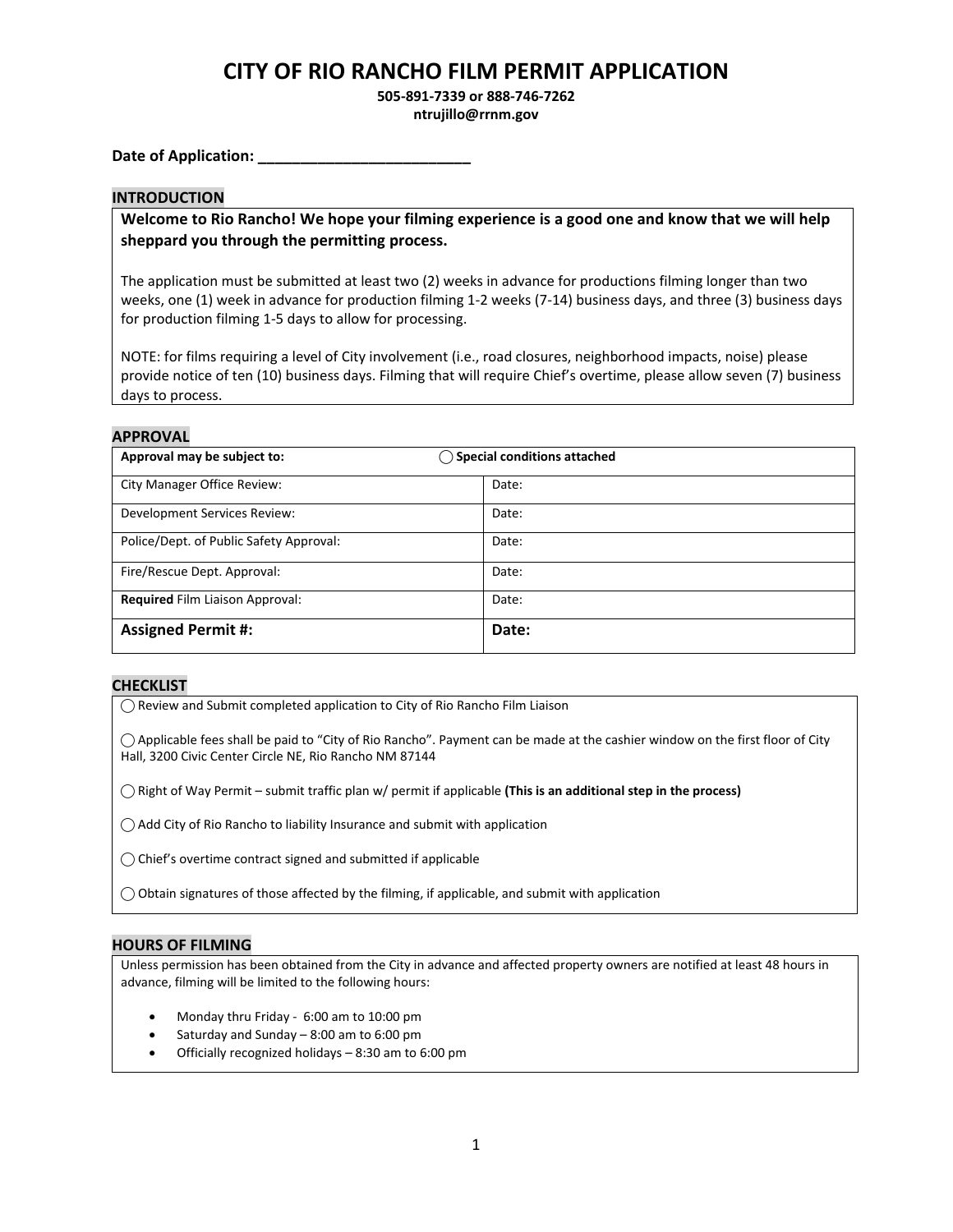# **505‐891‐7339 or 888‐746‐7262**

### **ntrujillo@rrnm.gov**

### **IMPORTANT INFORMATION**

### **I. Notification of Neighbors:**

The applicant shall provide a short written description, approved by the Film Liaison, Department of Police/Public Safety and Fire/Rescue Department of the schedule for the proposed production to the owners and residents of each property in the affected neighborhood (as defined by the boundaries set by the Police/Department of Public Safety and Fire/Rescue Department). The applicant or his designee shall gather names, signatures, addresses, phone numbers and any objections from the property owners in this boundary and submit to the Film Liaison.

#### II. **City Control / Use of City Property:**

The applicant agrees that the City of Rio Rancho shall have full control over the use of right of ways, public streets and building of the City while being used, as well as control over the hours of production and the general location of the production. The City reserves the full and absolute right to prohibit all filming or to order cessation of filming if determined to be detrimental to the public health, safety and welfare. The applicant shall agree to allow the respective City (Departments of Police/Public Safety and Fire/Rescue etc.) to inspect all structures and / or devices and equipment to be used in connection with the filming and taping if required by the (Department of Police/Public Safety and Fire/Rescue Departments etc. )

#### III. **Temporary Food Service Permits:**

Any food service operation that is working in conjunction with a production and is not licensed by the State of New Mexico must apply for a Temporary Food Service Permit from the New Mexico Environment Department. For information, please call (505) 827‐1840 or visit www.nmev.state.nm.us

#### **Please Print In Ink Only or Type**

#### Application must be complete. Please review contents of the application. Use the checklist to be assured that all information is submitted.

| <b>PRODUCTION COMPANY</b>       |                      |
|---------------------------------|----------------------|
| <b>Production Company Name:</b> | Phone:               |
| <b>Production Co Address:</b>   | Fax:                 |
| City:                           | State:<br>Zip:       |
| <b>Production Co Contact:</b>   | Title:               |
| E-Mail:                         | Date of Application: |

### **APPLICANT**

| .                      |        |        |      |
|------------------------|--------|--------|------|
| <b>Applicant Name:</b> |        | Title: |      |
| Applicant Address:     |        |        |      |
| City:                  | State: |        | Zip: |
| Phone:                 | Cell:  |        | Fax: |
| E-Mail:                |        |        |      |

### **ON‐SITE REPRESENTATIVE**

**PRODUCTION COMPANY**

| Name: |                      | Title: |      |
|-------|----------------------|--------|------|
| Cell: | $\cdot$ .<br>E-mail: |        | Fax: |

### **ACKNOWLEDGEMENT**

| The APPLICANT agrees to have a representative on site at all times during production with authority over filming, director, crews, and all<br>other aspects of their operation and empowered to act for the APPLICANT.                                  |  |       |  |
|---------------------------------------------------------------------------------------------------------------------------------------------------------------------------------------------------------------------------------------------------------|--|-------|--|
| I hereby acknowledge that I have read this entire application and affirm that all information provided is correct. I agree to comply with the<br>requirements of the City of Rio Rancho as outlined in all applicable laws, ordinances and regulations. |  |       |  |
| Print Name:<br>Applicant:<br>Agent:                                                                                                                                                                                                                     |  |       |  |
| Signature:                                                                                                                                                                                                                                              |  | Date: |  |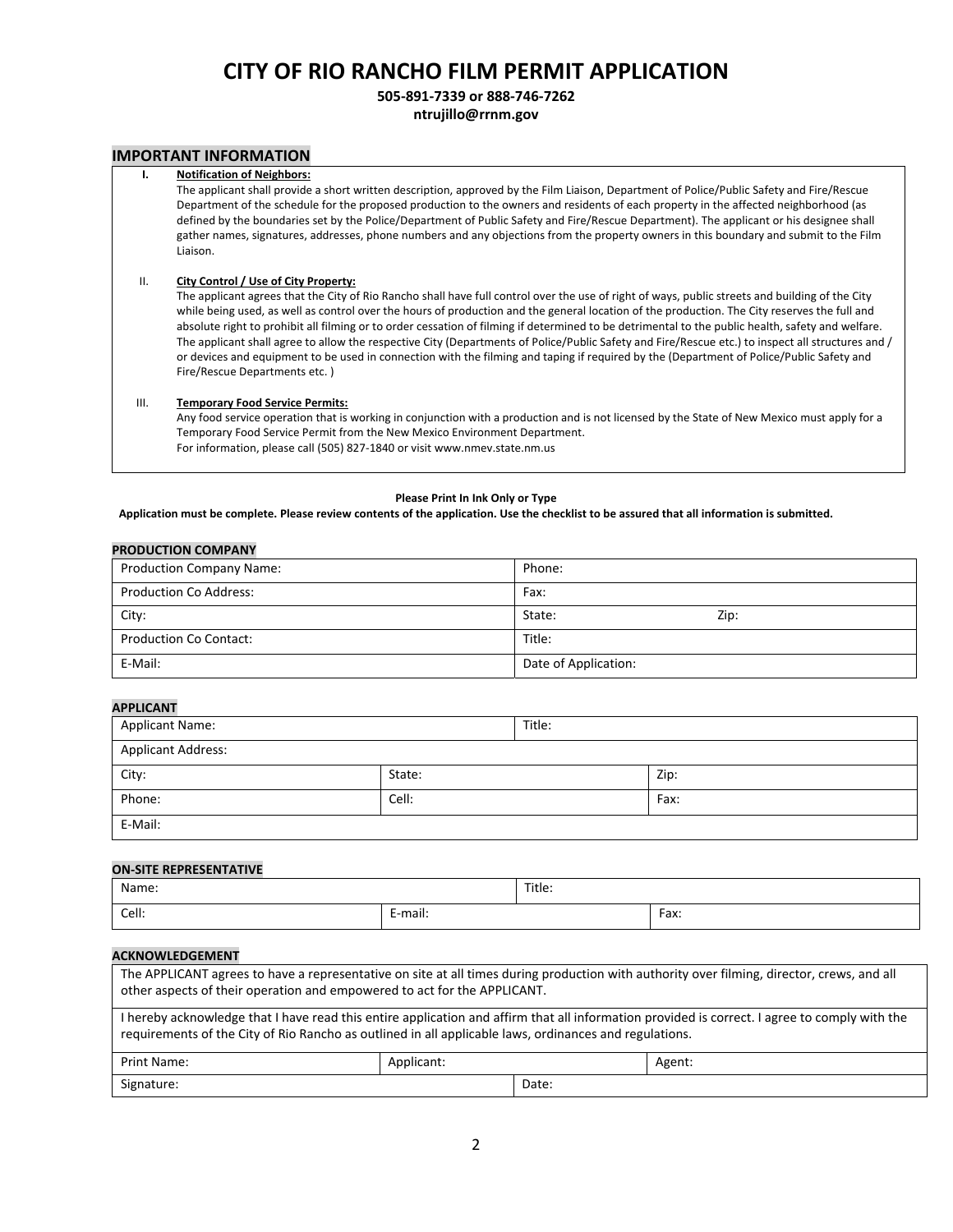**505‐891‐7339 or 888‐746‐7262 ntrujillo@rrnm.gov**

| <b>FILMING IN RIO RANCHO</b>                                       |  |
|--------------------------------------------------------------------|--|
| Project Title:                                                     |  |
|                                                                    |  |
| Project Type: (check one)                                          |  |
| OCommercial                                                        |  |
| ODocumentary                                                       |  |
| GEducational                                                       |  |
| ○Feature Film                                                      |  |
| $\bigcirc$ Infomercial                                             |  |
| $\bigcirc$ Stills                                                  |  |
| <b>OTV Series / Pilot</b>                                          |  |
| OVideo                                                             |  |
|                                                                    |  |
| Filming Location in Rio Rancho: (add additional page if necessary) |  |
|                                                                    |  |
|                                                                    |  |
|                                                                    |  |
|                                                                    |  |
|                                                                    |  |
|                                                                    |  |
|                                                                    |  |
|                                                                    |  |
|                                                                    |  |
|                                                                    |  |

# **FILM INFORMATION**

| Date(s) of Filming:          | Hours of Filming:         |
|------------------------------|---------------------------|
| Number of Production Days:   | Number of set up days:    |
| Estimated Personnel per day: | <b>Estimated NM Crew:</b> |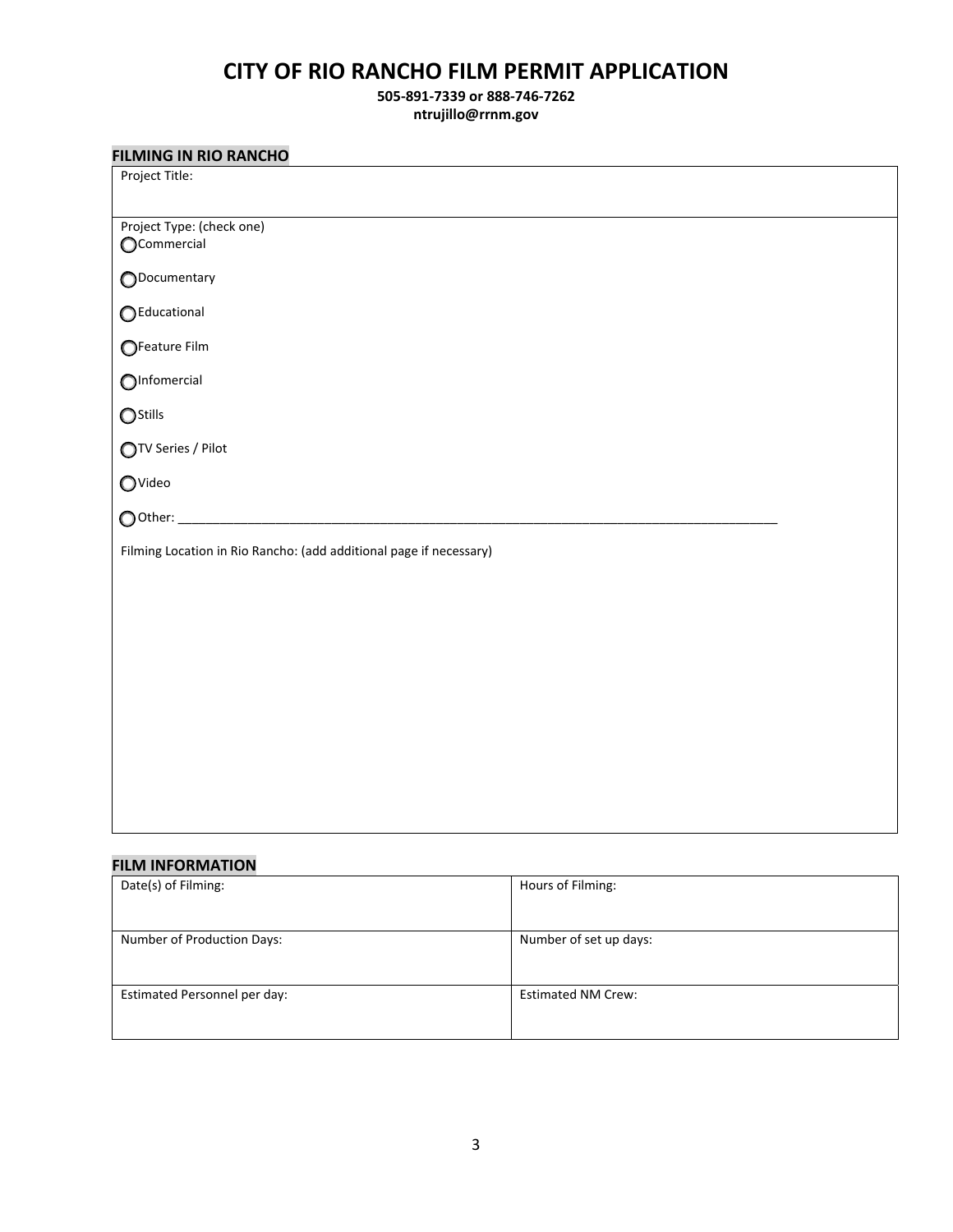505-891-7339 or 888-746-7262

ntrujillo@rrnm.gov

## PLEASE ATTACH A COMPLETED COPY OF THIS PAGE FOR EACH DAY/LOCATION.

| <b>Filming Date:</b>                                                                            | Time: |  |
|-------------------------------------------------------------------------------------------------|-------|--|
| Location/Address:                                                                               |       |  |
| Please check all that apply and provide detailed explanations. (Examples: Numbers, types, size) |       |  |
|                                                                                                 |       |  |
|                                                                                                 |       |  |
|                                                                                                 |       |  |
|                                                                                                 |       |  |
|                                                                                                 |       |  |
|                                                                                                 |       |  |
|                                                                                                 |       |  |
|                                                                                                 |       |  |
|                                                                                                 |       |  |
|                                                                                                 |       |  |
|                                                                                                 |       |  |
|                                                                                                 |       |  |
|                                                                                                 |       |  |
|                                                                                                 |       |  |
|                                                                                                 |       |  |
|                                                                                                 |       |  |
|                                                                                                 |       |  |
|                                                                                                 |       |  |
| <b>Detailed Description of Shoot:</b>                                                           |       |  |
|                                                                                                 |       |  |
|                                                                                                 |       |  |
|                                                                                                 |       |  |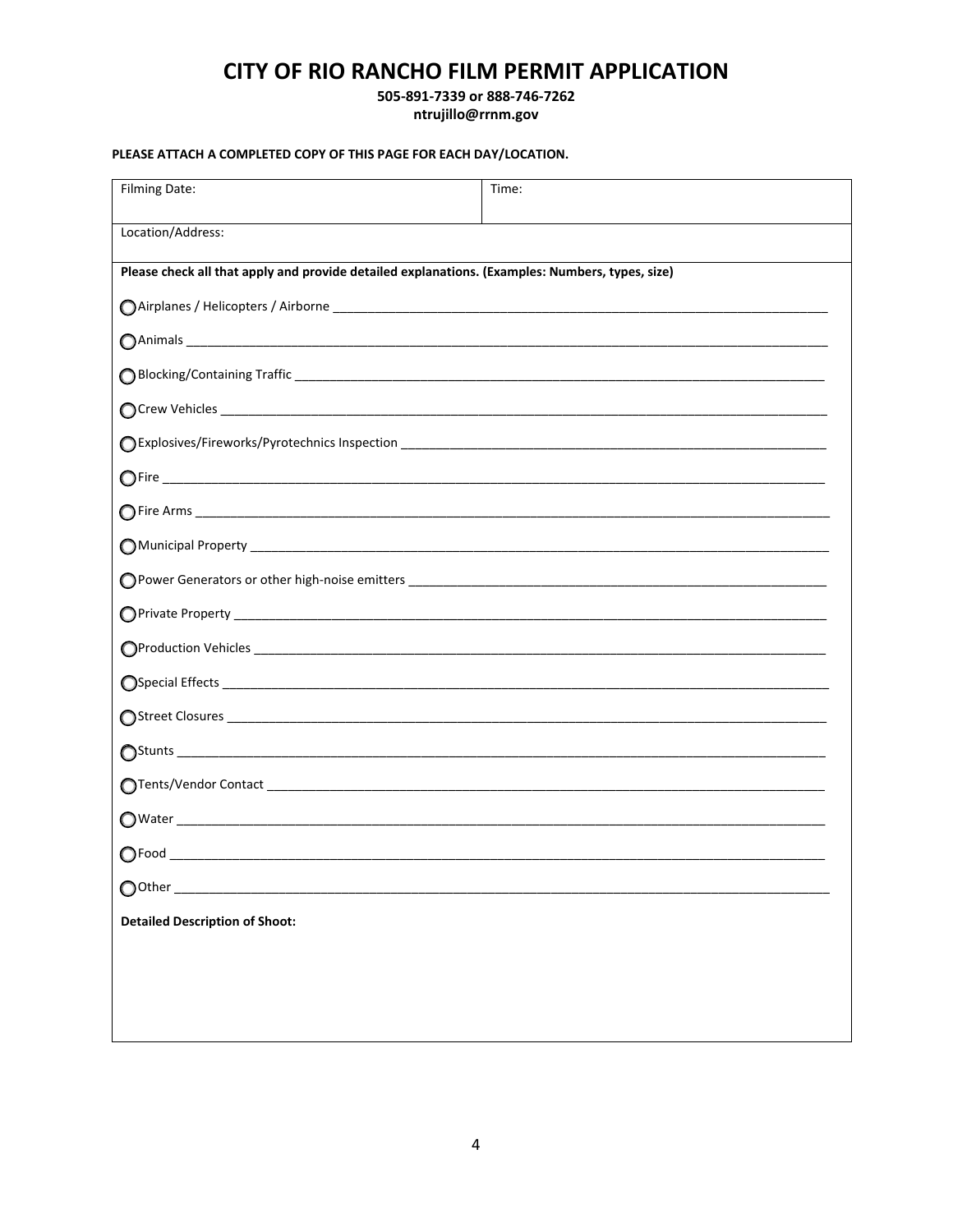**505‐891‐7339 or 888‐746‐7262 ntrujillo@rrnm.gov**

| <b>ECONOMIC IMPACT INFORMATION</b>                                             |        |  |
|--------------------------------------------------------------------------------|--------|--|
| Name of Rio Rancho Hotel:                                                      | Phone: |  |
|                                                                                |        |  |
|                                                                                |        |  |
|                                                                                |        |  |
| Number of Room Nights (out-of-town crew / talent multiplied by nights stayed): |        |  |
|                                                                                |        |  |
|                                                                                |        |  |
|                                                                                |        |  |
| Other anticipated Economic impact (i.e. catering, materials etc.):             |        |  |
|                                                                                |        |  |
|                                                                                |        |  |
|                                                                                |        |  |

# **POLICE / PUBLIC SAFETY**

If filming is to be cancelled, It is the sole responsibility of the production Company to notify hired law enforcement, any other city employees or city locations two (2) business days in advance.

# **There is no form required to cancel; phone and/or e‐mail cancellation to both:**

Lt. Ken Willey Department of Public Safety Office #: (505) 891‐5929 Cell #: (505) 250‐7063 kwilley@rrnm.gov

Jonathan Garcia Fire Marshal Office #: (505) 891‐5871 Cell #: (505) 238‐7097 jjgarcia@rrnm.gov

It is also the Production Company's responsibility to confirm receipt and approval of cancellation request. The Production Company will assume responsibility of compensation should this directive not be filed.

# **Traffic / Safety Plan Submitted:**

⃝ Attached

◯ On file with Department of Police/Public Safety

⃝ On File with the Department of Public Works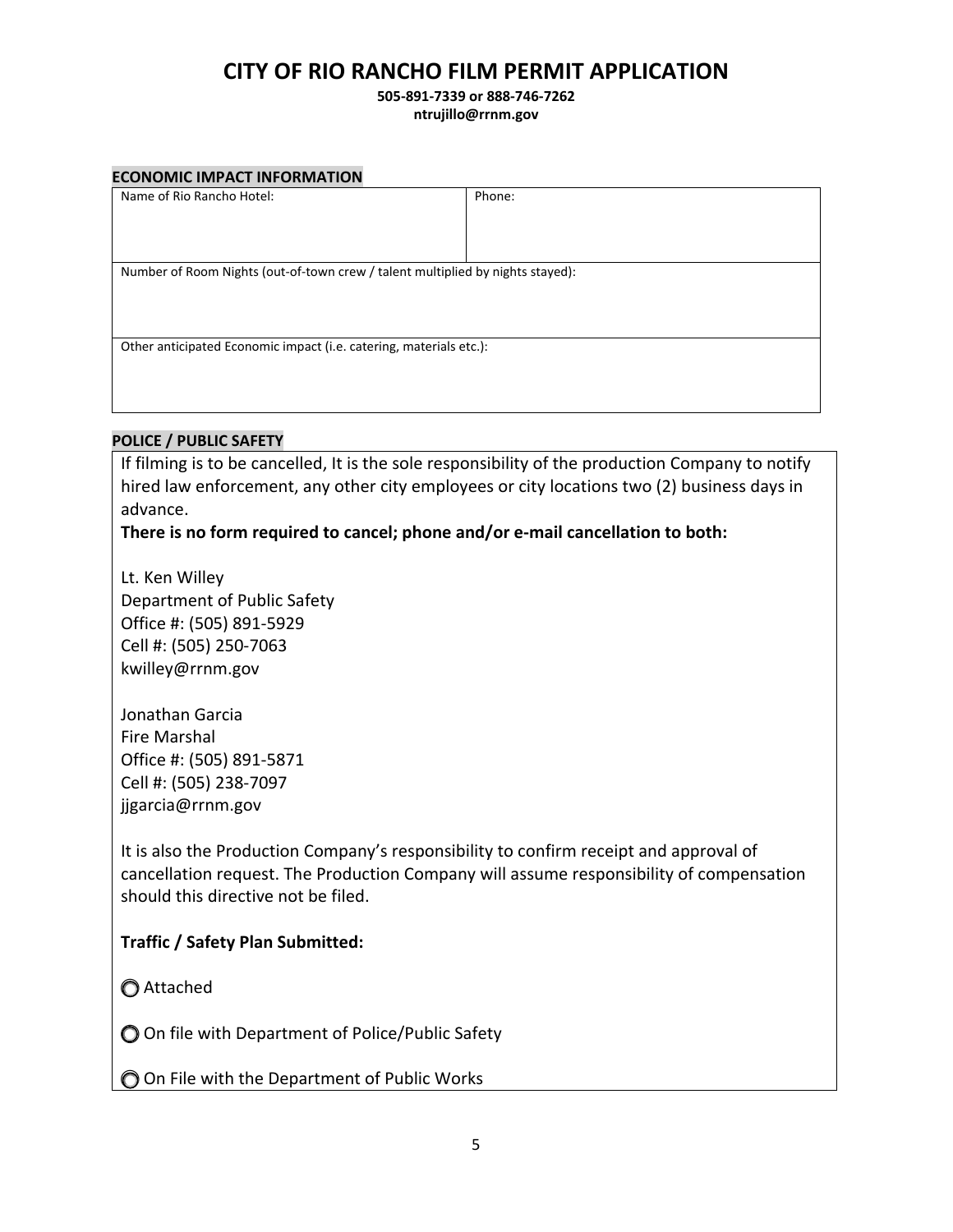**505‐891‐7339 or 888‐746‐7262**

**ntrujillo@rrnm.gov**

## **TRAFFIC PLAN / RIGHT OF WAY PLAN**

The Department of Police/Public Safety and the Fire/Rescue Departments will approve/revise traffic plans, detours, and final number of city personnel assignments as well as determine resident/business notification and consent requirements. If these departments deem before or during your production that additional staff and/or resources are needed to ensure the health, safety, and welfare of citizens you will be required to pay all applicable fees.

# **Provide a map with:**

**OLocation** 

**●Proposed Traffic Plan** 

◯ Proposed detours if applicable

◯ Please include the number of police, fire and/or EMS personnel you are requesting and why.

*The cost per employee is \$40.75 per hour with a 3 hour minimum*

CONTACT: Martin Martinez at (505) 891‐5038 or (505) 350‐2112 mmartinez@rrnm.gov

## **POLICE AND FIRE/EMS OVERTIME**

*\$40.75 per hour / per officer with 3‐hour minimum*

**Chief's Overtime contract signed by applicant: ○** Required

◯ Not required

◯ On file with the Department of Public Safety

### **To obtain Chief's Overtime contract:**

Police/Department of Public Safety Traffic Control Corporal Richard L. Martinez (505) 417‐2780 or (505) 544‐6400 rimartinez@rrnm.gov

Fire & EMS Jonathan Garcia, Fire Marshal (505) 891‐5871 Office (505) 237‐7097 Cell jjgarcia@rrnm.gov

## **SAFETY PROCEDURES**

Any filming requiring safety resources, such as traffic control, etc. requires a chief's overtime agreement from Police/Department of Public Safety Traffic Control and Fire & Rescue Departments. Applicant must obtain and submit the agreement form from the applicable department. Payment of Police and Fire & Rescue department personnel and equipment fee is required prior to the issuance of an approved Filming Permit.

The City reserves the right to require that a certain number of Police/Department of Public Safety personnel and Fire & Rescue Department personnel are present during filming.

### **Fee Schedule**

Police/Department of Public Safety personnel: \$40.75 per hour/per officer Fire & Rescue Department Personnel: \$40.75 per hour/per officer Police and Fire Vehicles: \$100.00 per vehicle/per hour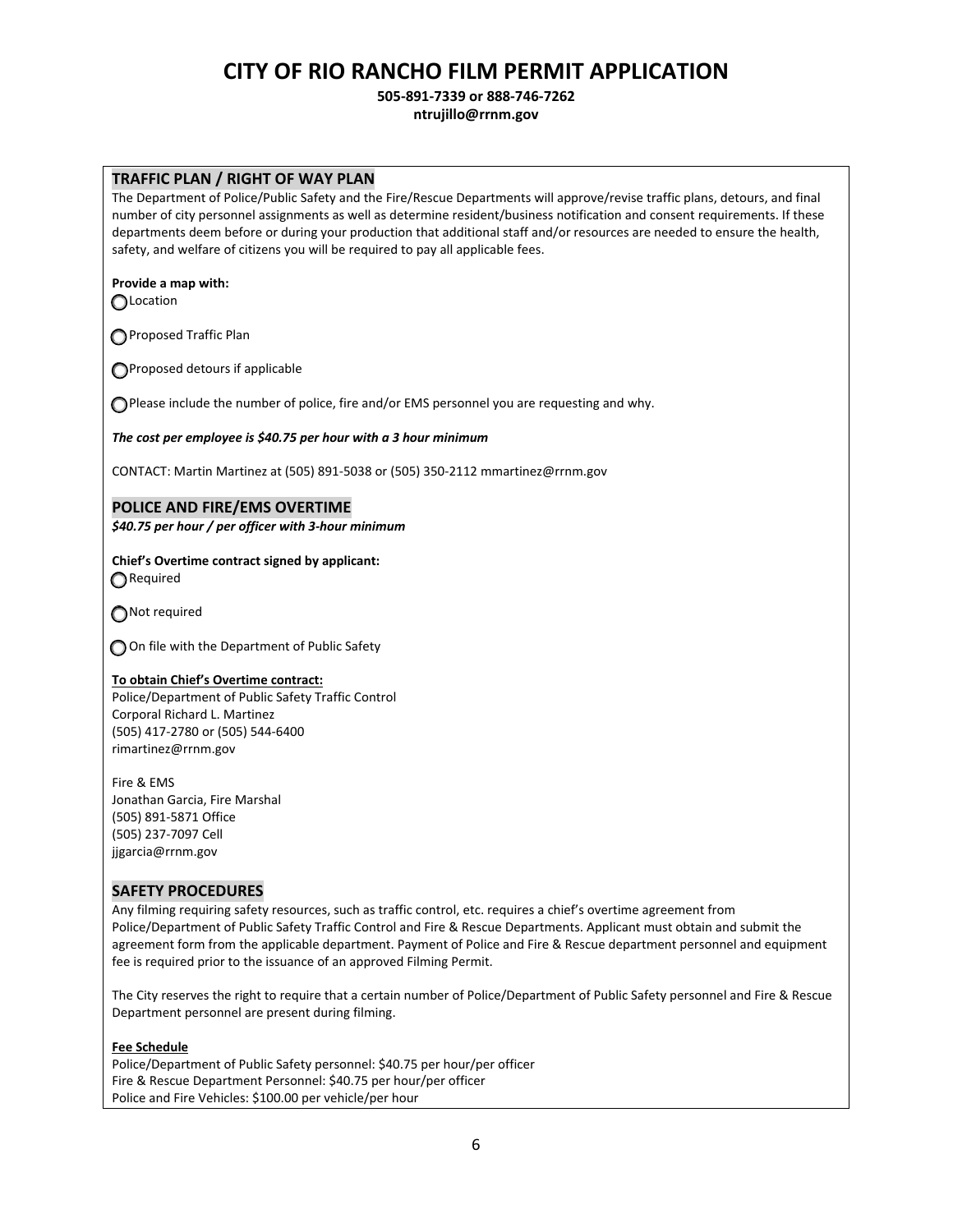**505‐891‐7339 or 888‐746‐7262**

**ntrujillo@rrnm.gov**

|                                                                                                                         | PERMISSION TO USE PRIVATE PROPERTY FOR FILMING (in Lieu ofa copy of the location agreement will suffice)                                                                                                                                                                                                                                                                                                                                                |
|-------------------------------------------------------------------------------------------------------------------------|---------------------------------------------------------------------------------------------------------------------------------------------------------------------------------------------------------------------------------------------------------------------------------------------------------------------------------------------------------------------------------------------------------------------------------------------------------|
| TO:<br><b>City of Rio Rancho</b><br>3200 Civic Center Circle NE<br>Rio Rancho, NM 87144                                 |                                                                                                                                                                                                                                                                                                                                                                                                                                                         |
| authority to enter into this contract.                                                                                  | ("Owner") is the owner of and/or controls all rights with respect to the property that is<br>subject of this contract ("The Property") Owner represents and warrants that Owner has the right to enter into this contract in the event the<br>Owner is not the legal owner of the Property. Owner represents and warrants that Owner has secured from the legal owner the right and                                                                     |
|                                                                                                                         |                                                                                                                                                                                                                                                                                                                                                                                                                                                         |
| City of Rio Rancho, NM _________________(zip code)                                                                      |                                                                                                                                                                                                                                                                                                                                                                                                                                                         |
|                                                                                                                         |                                                                                                                                                                                                                                                                                                                                                                                                                                                         |
|                                                                                                                         |                                                                                                                                                                                                                                                                                                                                                                                                                                                         |
|                                                                                                                         |                                                                                                                                                                                                                                                                                                                                                                                                                                                         |
|                                                                                                                         |                                                                                                                                                                                                                                                                                                                                                                                                                                                         |
|                                                                                                                         |                                                                                                                                                                                                                                                                                                                                                                                                                                                         |
| connection with any filming permit(s) issued by the City of Rio Rancho.                                                 | Further, I hereby hold harmless and agree to indemnify the City of Rio Rancho, its elected or appointed officers, employees, agents and<br>volunteers against any claims, demands, or liability arising out of the permittee's conduct or activities while on, or using my property in                                                                                                                                                                  |
| I certify under penalty of perjury that the foregoing is true and correct.                                              |                                                                                                                                                                                                                                                                                                                                                                                                                                                         |
|                                                                                                                         |                                                                                                                                                                                                                                                                                                                                                                                                                                                         |
| Signed:_____________                                                                                                    |                                                                                                                                                                                                                                                                                                                                                                                                                                                         |
|                                                                                                                         |                                                                                                                                                                                                                                                                                                                                                                                                                                                         |
| <b>LIABILITY INSURANCE</b><br>$\bigcap$ Attached                                                                        |                                                                                                                                                                                                                                                                                                                                                                                                                                                         |
| On File with Rio Rancho Film Liaison                                                                                    |                                                                                                                                                                                                                                                                                                                                                                                                                                                         |
| Insurance Requirements:<br>stunts.                                                                                      | The standard insurance requirement for shooting in New Mexico is \$1,050,000 comprehensive general liability policy, (which is limit of the<br>New Mexico Tort Claims Act). It must be issued in the form of an original certificate, covering the entire period of the shoot, naming the<br>permit issuing agency and its employees as additionally insured. Additional coverage may be required for hazardous work such as highway                    |
| <b>Hold Harmless Agreement:</b><br>their use of designated property, right of way, or equipment with the permitted use. | The applicant/producer shall sign the following Hold Harmless Agreement holding the City harmless from any claim that may arise from                                                                                                                                                                                                                                                                                                                    |
| in connection with the filming/taping pursuant to this permit.                                                          | I certify that I represent the firm which will be performing the filming/taping at the location specified on this application. I further certify that<br>I and my firm will perform in accordance with the directions and specifications of the City of Rio Rancho and that I and my firm will indemnify<br>and hold harmless the City of Rio Rancho for and from any loss, damage expense, claims and costs of every nature and kind arising out of or |
|                                                                                                                         |                                                                                                                                                                                                                                                                                                                                                                                                                                                         |
|                                                                                                                         |                                                                                                                                                                                                                                                                                                                                                                                                                                                         |
|                                                                                                                         |                                                                                                                                                                                                                                                                                                                                                                                                                                                         |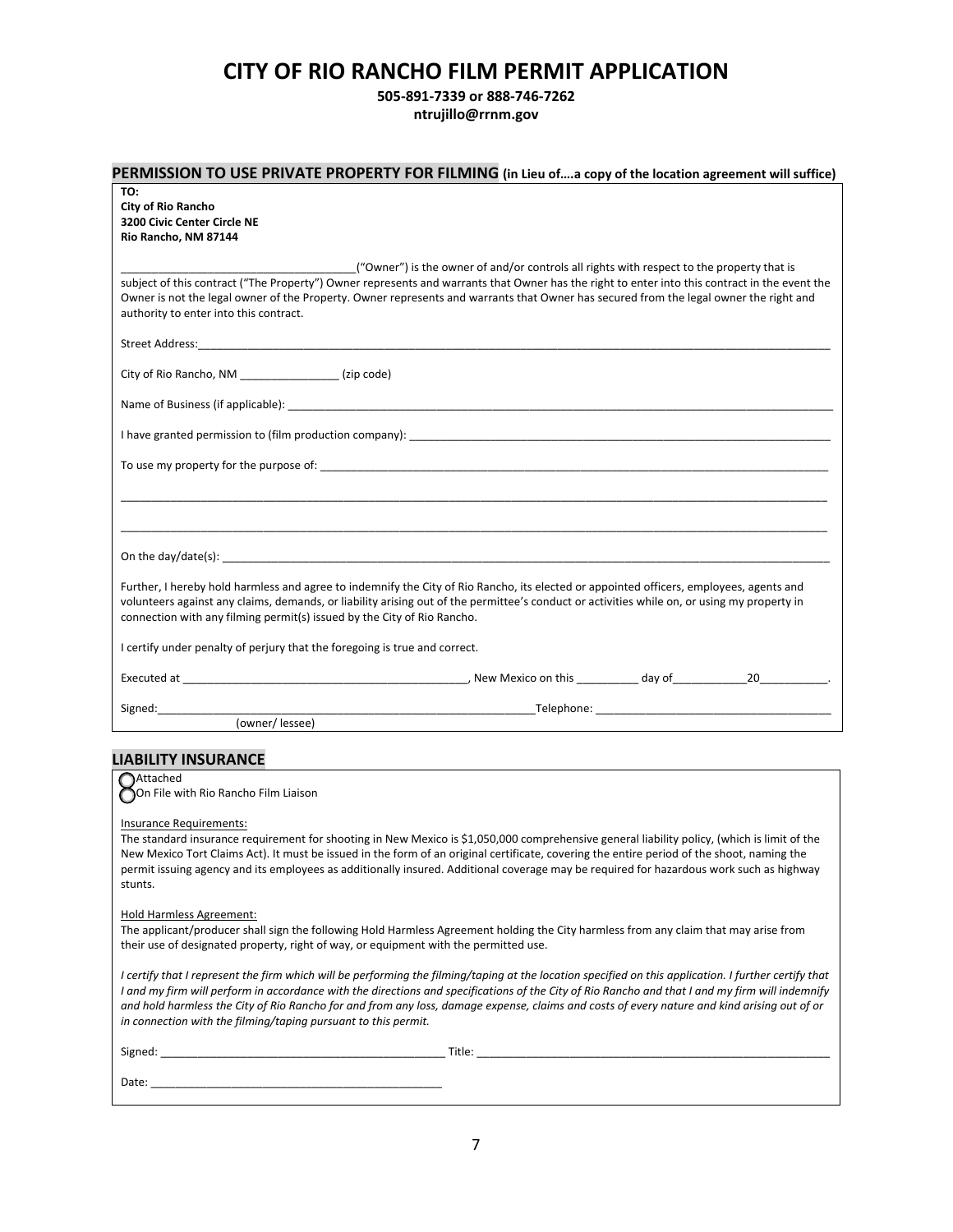**505‐891‐7339 or 888‐746‐7262**

**ntrujillo@rrnm.gov**

## **NOTIFICATION TO NEIGHBORS**

The applicant shall provide a short written description, approved by the Film Liaison, Department of Police/Public Safety and Fire/Rescue Department of the schedule for the proposed production to the owners and residents of each property in the affected neighborhood (as defined by the boundaries set by the Department of Police/Public Safety and Fire/Rescue Department). The applicant or his designee shall gather names, signatures, addresses, phone numbers and any objections from the property owners in this boundary and submit to the Department of Police/Public Safety, and Fire/Rescue Department.

## **SIGNATURE REQUIREMENT FOR BUSINESS/INDIVIDUALS**

This portion of the application must have the signatures of those businesses or individual residence that will have their traffic /vehicle access interrupted or blocked by the filming. The Police/Department of Public Safety and Fire & Rescue departments may require additional businesses or residence are contacted and provide a signature if it is determined that those affected by the filming were not initially contacted by the applicant.

We the undersigned live or do business on the street(s) propose to be closed or affected by this applicant's filming. We acknowledge that we have been informed by the applicant in reference to the proposed filming. By signing this document, I also acknowledge that I am not *giving my approval or disapproval of the filming. I am only being informed of the filming.*

| NAME/SIGNATURE | <b>ADDRESS</b> | <b>PHONE</b> |
|----------------|----------------|--------------|
|                |                |              |
|                |                |              |
|                |                |              |
|                |                |              |
|                |                |              |
|                |                |              |
|                |                |              |
|                |                |              |
|                |                |              |
|                |                |              |
|                |                |              |
|                |                |              |
|                |                |              |
|                |                |              |
|                |                |              |
|                |                |              |
|                |                |              |
|                |                |              |
|                |                |              |